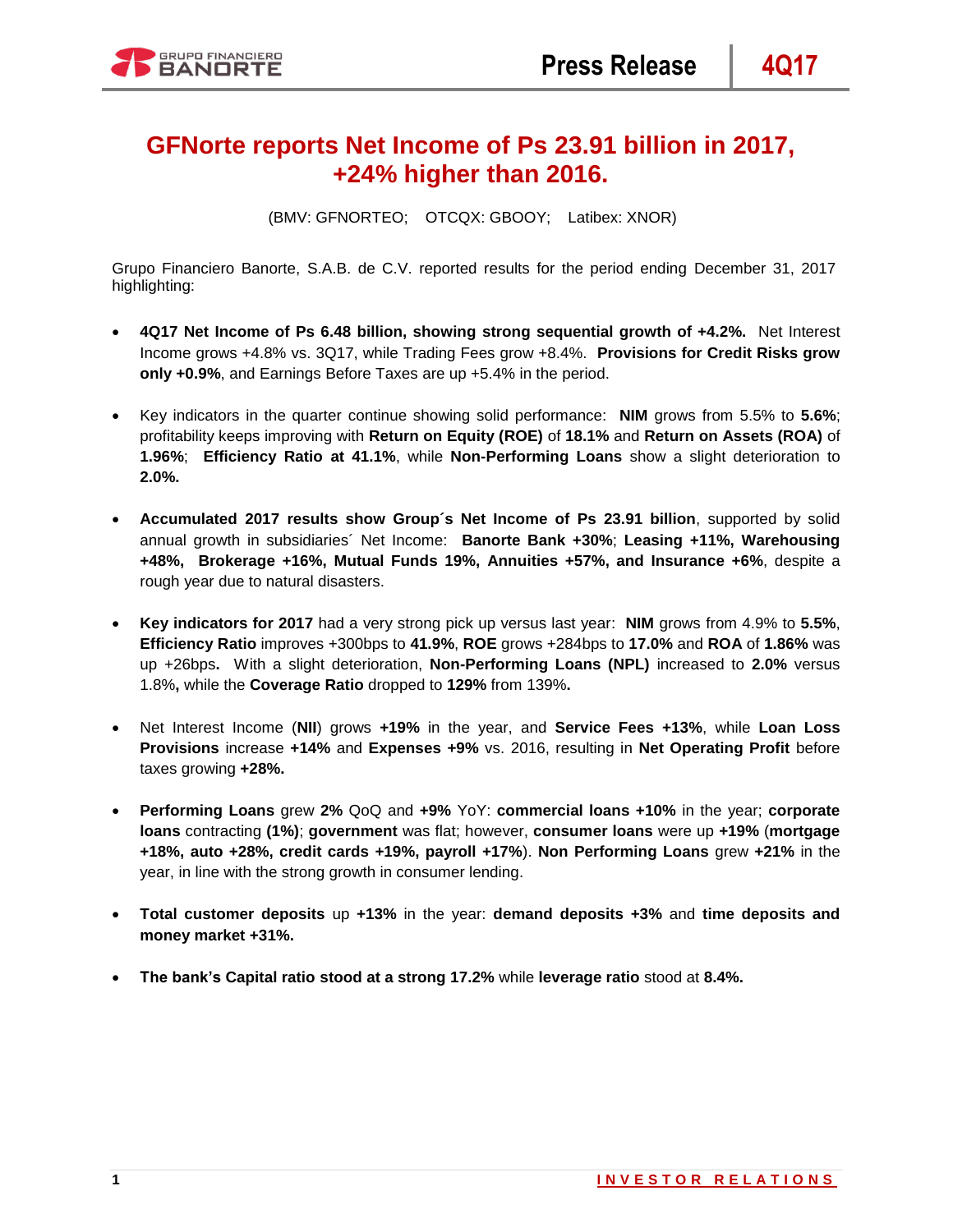

**Mexico City, January 25th, 2018.** Grupo Financiero Banorte (GFNorte) reported fourth quarter 2017 results, highlighting solid increases in loan book, total deposits and profitability.

**Performing Loans** grew +**9% YoY**, totaling **Ps 615.52 billion,** mainly due to the outstanding performance of Mexican household financing in 2017.

**Consumer loans** had a **+19%** increase vs. 2016, totaling **Ps 240.90 billion**. By segment, auto loans had an outstanding increase of **+28% YoY**, totaling Ps 19.19 billion, credit card **+19%** with an ending balance of **Ps 33.90 billion**. Mortgages grew **+18% YoY**, twofold vs. the banking system, to **Ps 135.33 billion**, and payroll loans rose to **Ps 52.47 billion**, **+17% vs. 2016.**

Commercial loans reported a **Ps 137.50 billion** balance, corporate **Ps 102.22 billion**, and government loans ended at **Ps 134.90 billion**.

Total core deposits increased **+7%** in 2017, from Ps 551.41 billion to **Ps 590.27 billion**. Demand deposits grew **+3%**, while Time deposits grew **15% YoY.**

GFNorte´s profitability had a considerable growth reporting Net Income of **Ps 6.48 billion in 4Q17**, up **+24%** vs. 4Q16, and also **+24% YoY** totaling **Ps 23.91 billion.**



**Net Interest Income** rose **+20%** on a yearly basis to reach **Ps 16.64 billion in 4Q17.** Profitability ratios also demonstrate the success of the strategy in the YoY comparison: **NIM at 5.6%** from 5.5%, **ROE at 18.1%** from 15.1% and **ROA to 2.0%** from 1.7%.

| <b>GFNorte Key Numbers</b>  | 4Q16*  | 4Q17*  | <b>Change</b> | 2016*   | $2017*$ | <b>Change</b> |
|-----------------------------|--------|--------|---------------|---------|---------|---------------|
| <b>Net Income</b>           | 5.244  | 6,482  | 24%           | 19.308  | 23,908  | 24%           |
| Net Interest Income         | 13.894 | 16,640 | 20%           | 53,057  | 63,366  | 19%           |
| <b>Net Operating Income</b> | 6,917  | 8,674  | 25%           | 24,965  | 31,943  | 28%           |
| <b>Performing Portfolio</b> |        |        |               | 566,713 | 615,525 | 9%            |
| <b>Efficiency</b>           | 44.6%  | 41.1%  |               | 44.9%   | 41.9%   |               |
| <b>ROE</b>                  | 15.1%  | 18.1%  |               | 14.1%   | 17.0%   |               |
| <b>ROA</b>                  | 1.7%   | 2.0%   |               | 1.60%   | 1.86%   |               |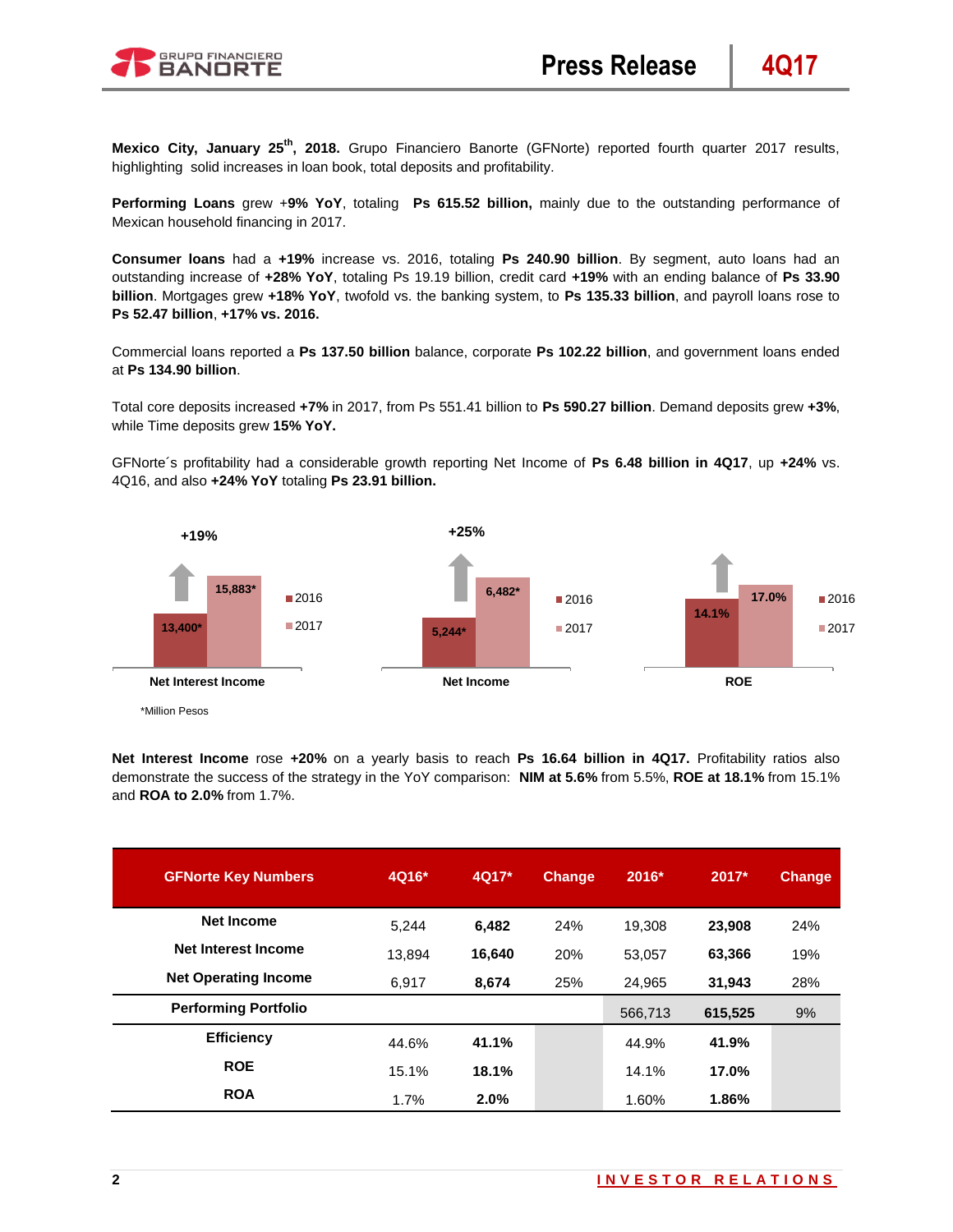

\*Million Pesos

Subsidiaries achieved strong annual earnings growth in 4Q17: **Bank +30%, Annuities +57%, Broker Dealer +16%, Fund Manager +19%** and **Leasing and Factoring +11%.**

**Banorte's Capitalization ratio** remained solid, at **17.23%** driven by an adequate equity management and sound growth in risk assets.

## **Recent Events**

### **1. MERGER OF GFNORTE AND GFINTERACCIONES**

On October 25 2017, Grupo Financiero Banorte, S.A.B. de C.V. ("GFNorte") signed a binding merger agreement ("Merger Agreement") by which GFInter will merge with GFNorte.

The merger and the effects of the Merger Agreement are subject to (i) the approval of the Ordinary and Extraordinary General Shareholders' meetings of GFNorte and GFinter, (ii) the approval from financial and antitrust authorities; and (iii) the successful completion of the due diligence process.

Regarding point (i) above, on December 5, 2017, GFNorte held its General and Extraordinary Shareholders´ Meetings which granted approval for:

- **i)** The relevant asset acquisition, compliant with paragraph i), Section I, Article Ninteen of the Corporate Bylaws of the Company, consistent with the acquisition via a merger of GFNorte, acting as merging entity, with GFInter, as merged entity, with the favorable vote of 71.57% of the total shares represented at the Ordinary General Shareholders´Meeting, with a total quorum of 81.26% of the shares of GFNorte´s Capital.
- **ii)** The merger of GFNorte, acting as merging entity, with GFInteracciones, acting as merged entity, with the favorable vote of 71.61% of total shares represented at the Extraordinary General Shareholders´Meeting, with a quorum of 81.26% of the shares of GFNorte´s Capital.

The merger is still subject, among other conditions, to obtaining the applicable regulatory authorizations and to the completion of the comprehensive due diligence. Furthermore, the financial subsidiaries of GFInter will merge with their corresponding financial subsidiaries of GFNorte.

It is worth mentioning that GFInter shareholders will receive a combination of a cash payment of \$13,700 million pesos, and 109,727,031 shares of GFNorte. Such shares represent approximately 4.0% of the current shares outstanding.

#### **2. GFNORTE IS AWARDED BY WORLD FINANCE IN THE BANKING GUIDE 2017**

On October 9, WorldFinance published the Banking Guide 2017 document, in which GFNorte was recognized as the Best Banking Group in Mexico. This publication rewards financial institutions who stand out globally, particularly those who have gone a step ahead in consumer tendencies and who have innovated through the use of technologies which provide an added value for their customers.

#### **3. GFNORTE JOINS THE DOW JONES SUSTAINABILITY MILA PACIFIC ALLIANCE INDEX**

On October 2017 GFNorte joined the Dow Jones Sustainability MILA Pacific Alliance Index, a newly launched regional index that measures performance among leading sustainability companies in Mexico, Chile, Colombia and Peru.

Furthermore, GFNorte ranked  $2<sup>nd</sup>$  among the 41 members of the index, on which only 12 Mexican companies participate.

#### 4. **BANORTE WAS RECOGNIZED AS LEADER IN SUSTAINABILITY IN MEXICO BY ALAS20**